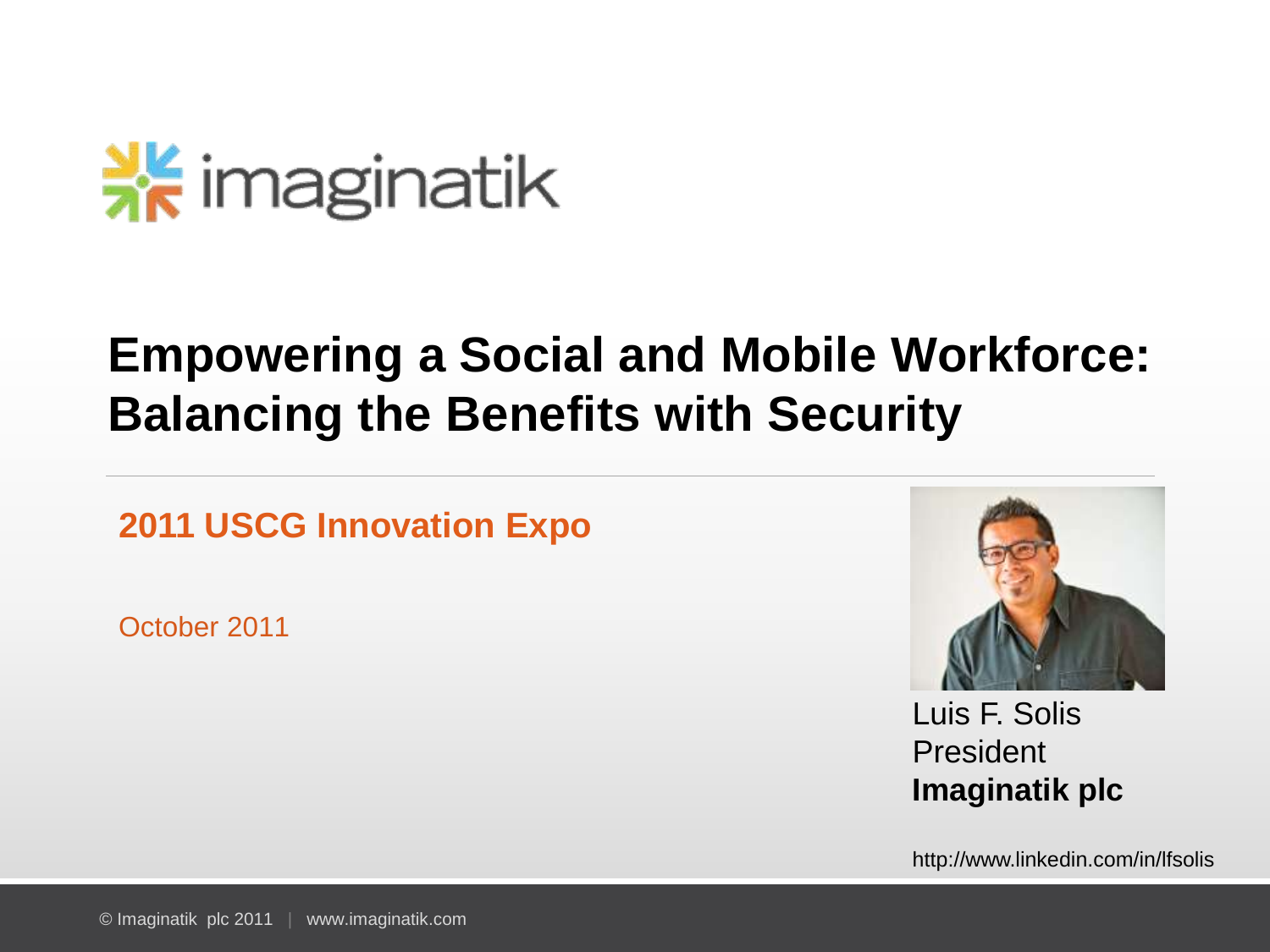## **Our Panel Of Global Experts Today**

### Michele R. Weslander Quaid – Google

#### Robert Marshall – DELL

Cynthia Mar – Microsoft

**1 © Imaginatik place place place place place place place place place place place place place place place place place place place place place place place place place place place place place place place place place place pl** 

Tim Robinson – Verizon Wireless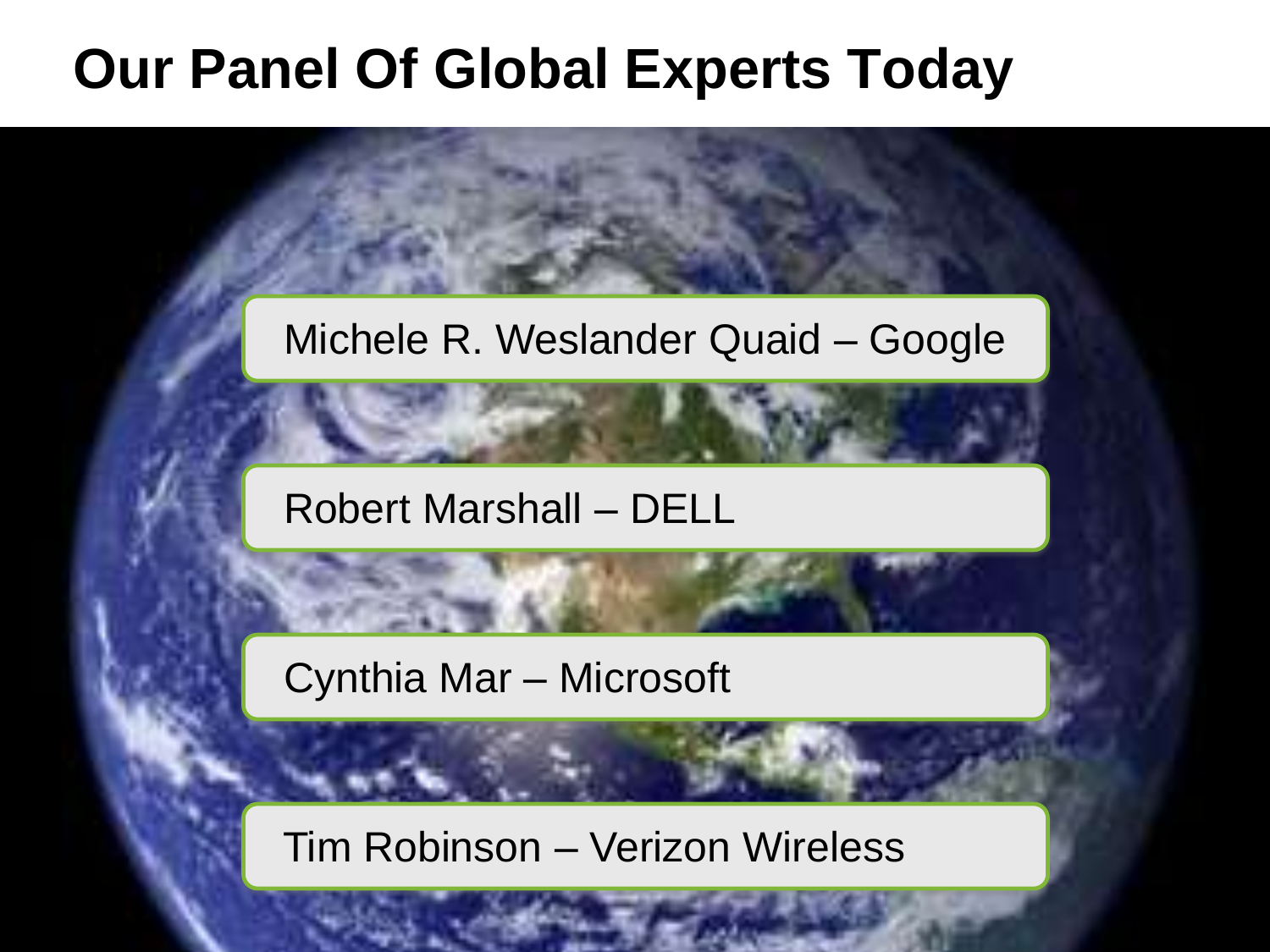## **The USCG Innovation Mantra**

"…collaborative exchange of ideas [is] the single most critical element of successful service innovation"

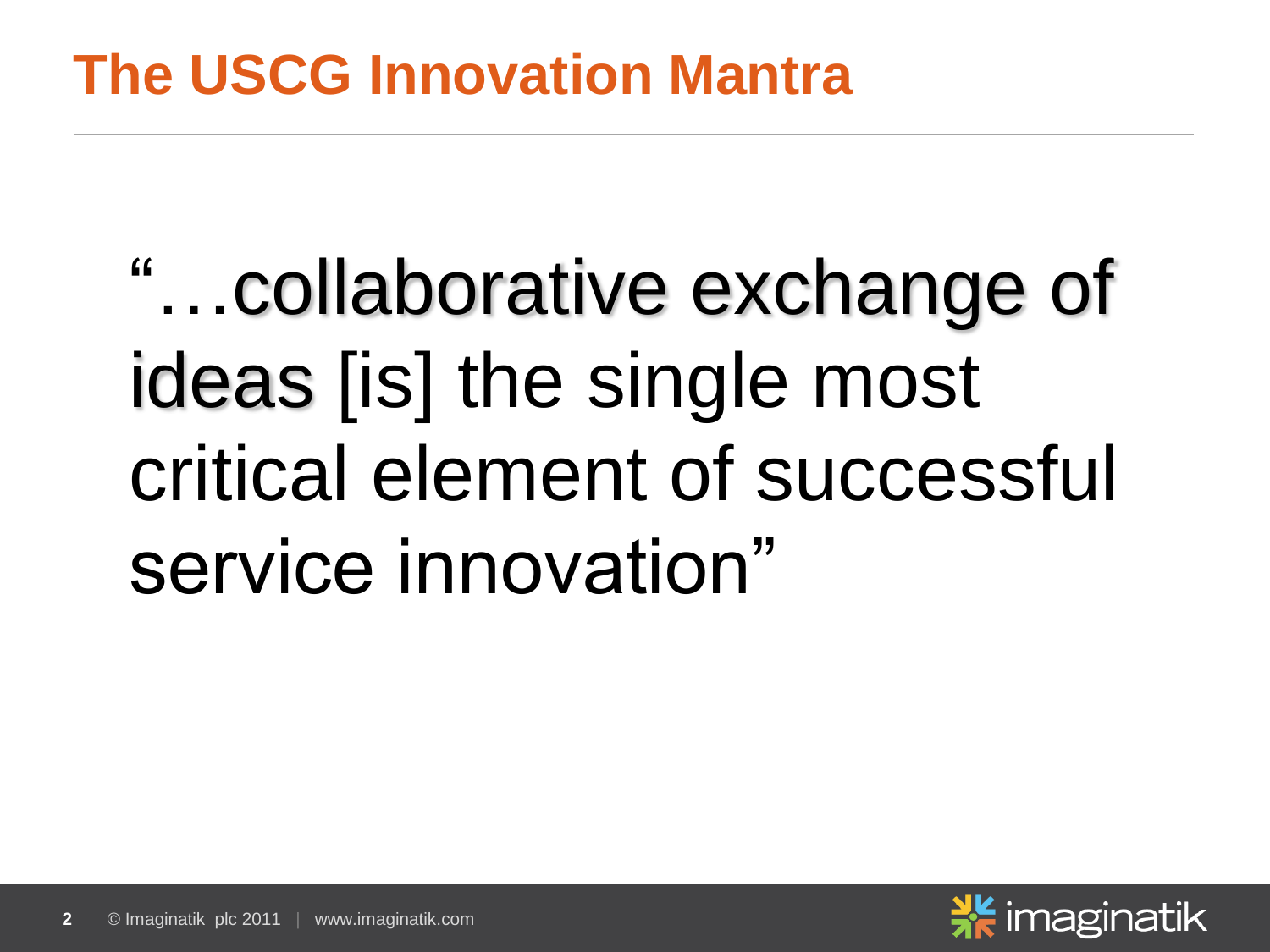## **These Organizations Do It…**



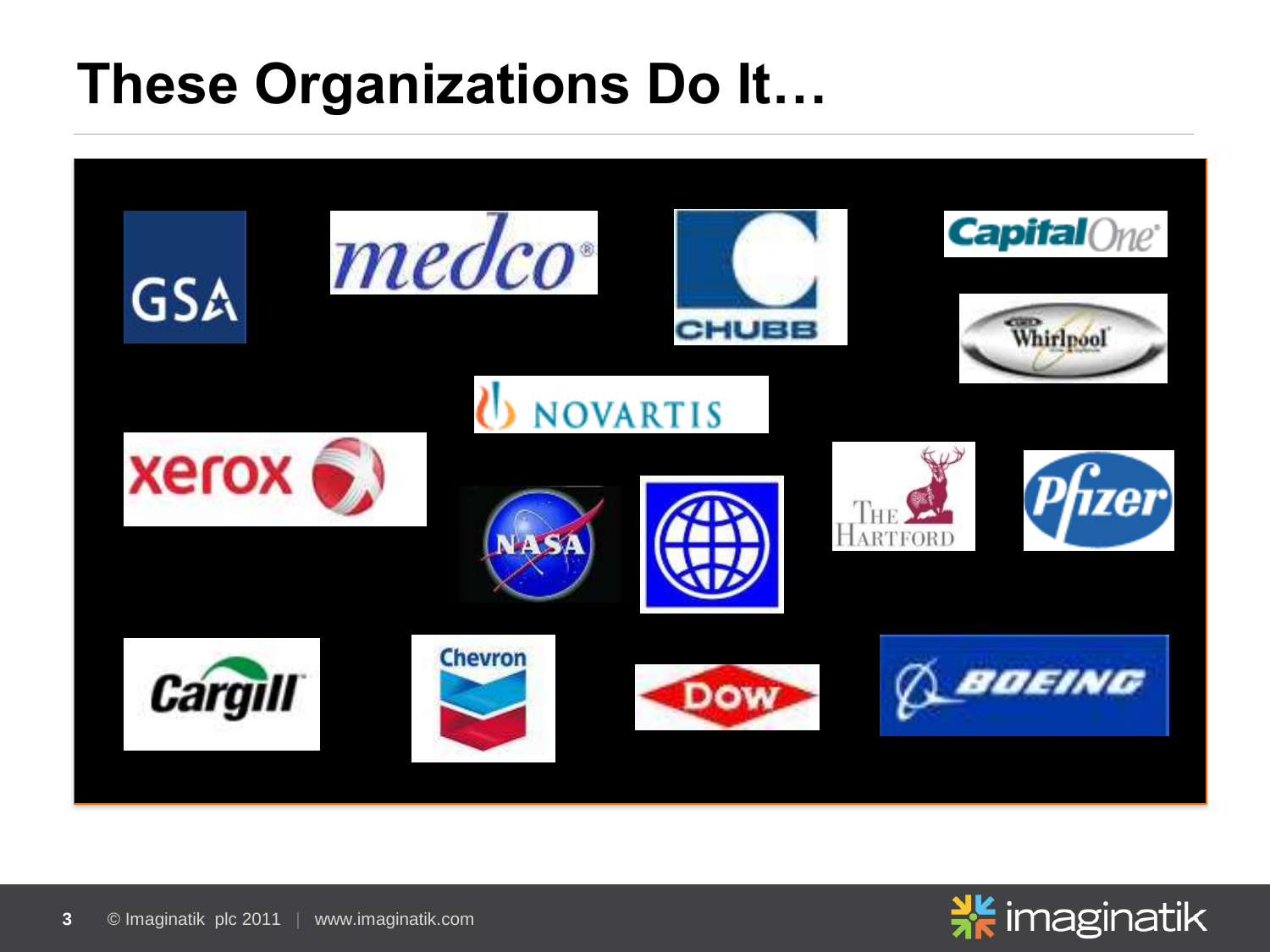## **…Questing To Be A "Top 100 Best Company"**





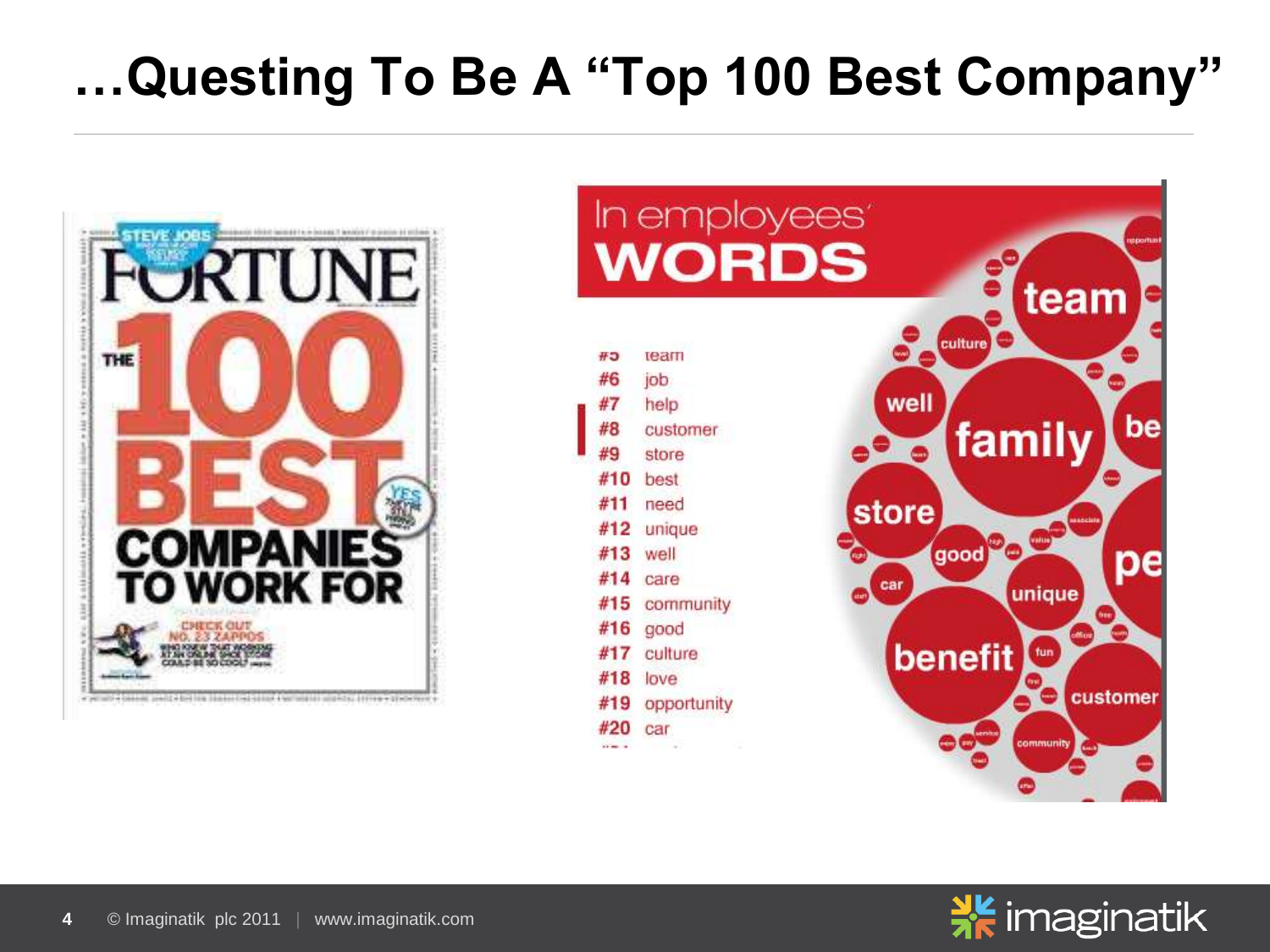## **What Is The Environmental DNA?**



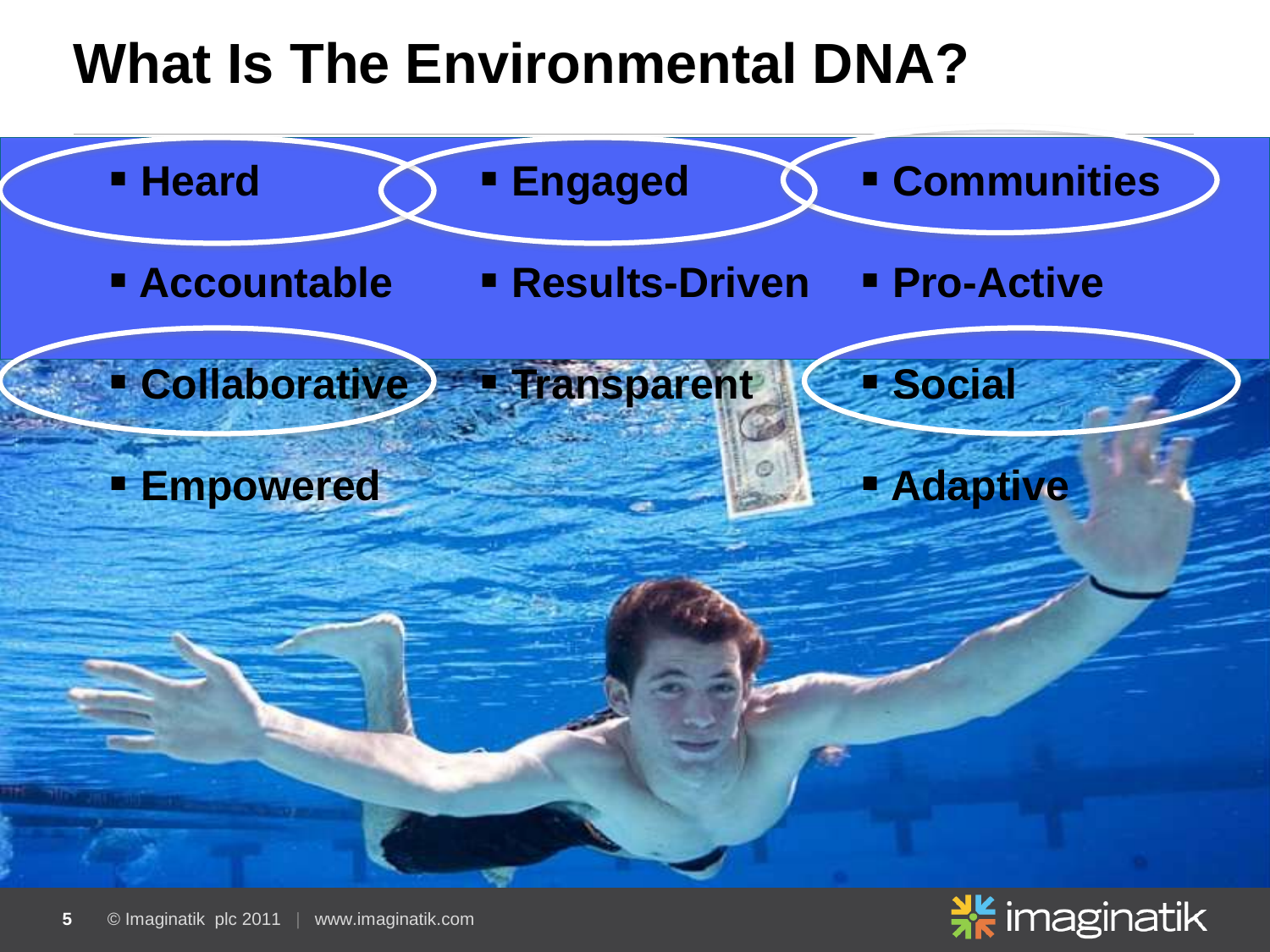Give More

### Listen More

**6 © Imaginatik place place and the company of the company of the company of the company of the company of the company** 

### Do More

Know More

See More

### **Change More**

# Engage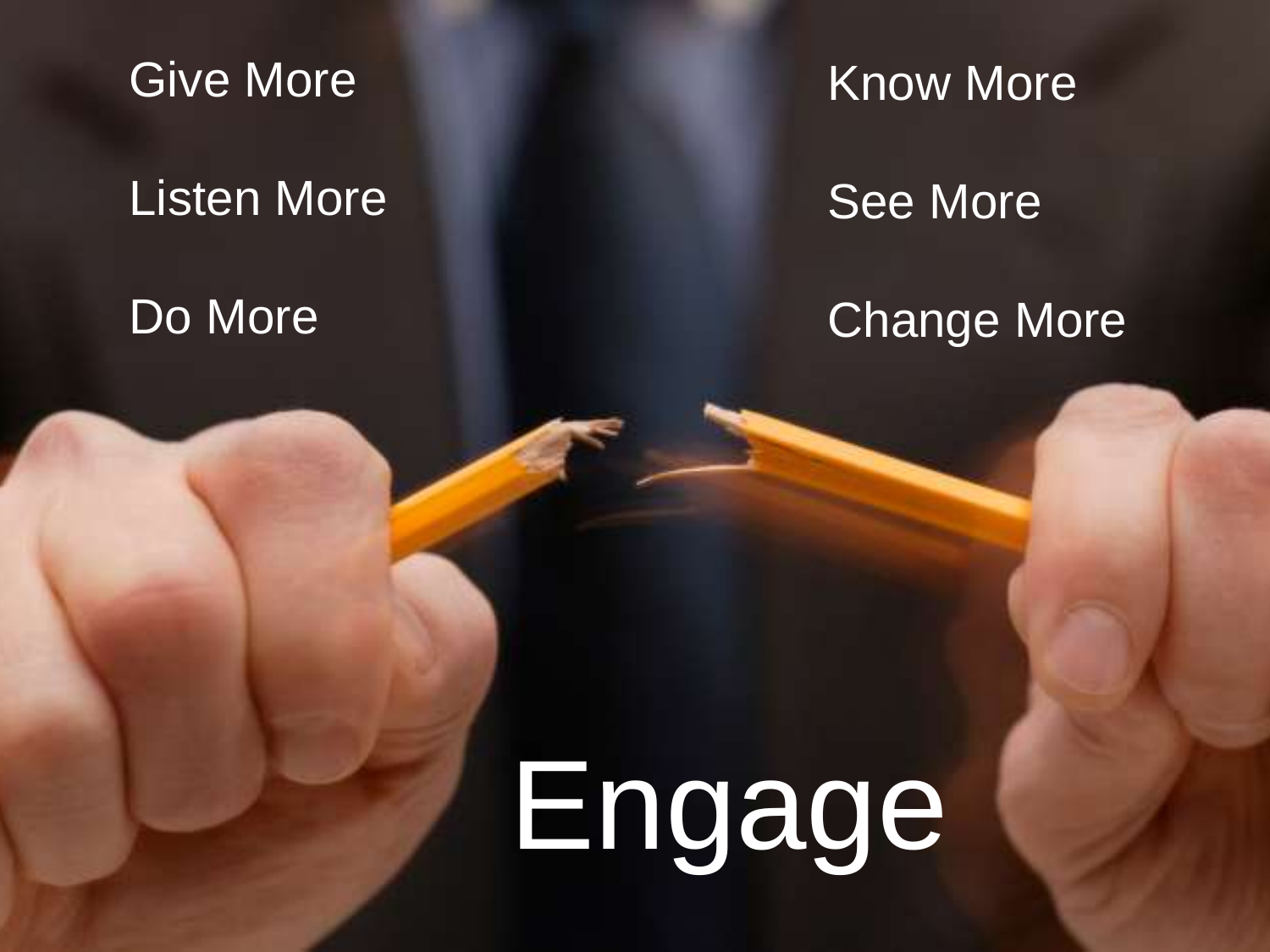### **Michele R. Weslander Quaid – Google**



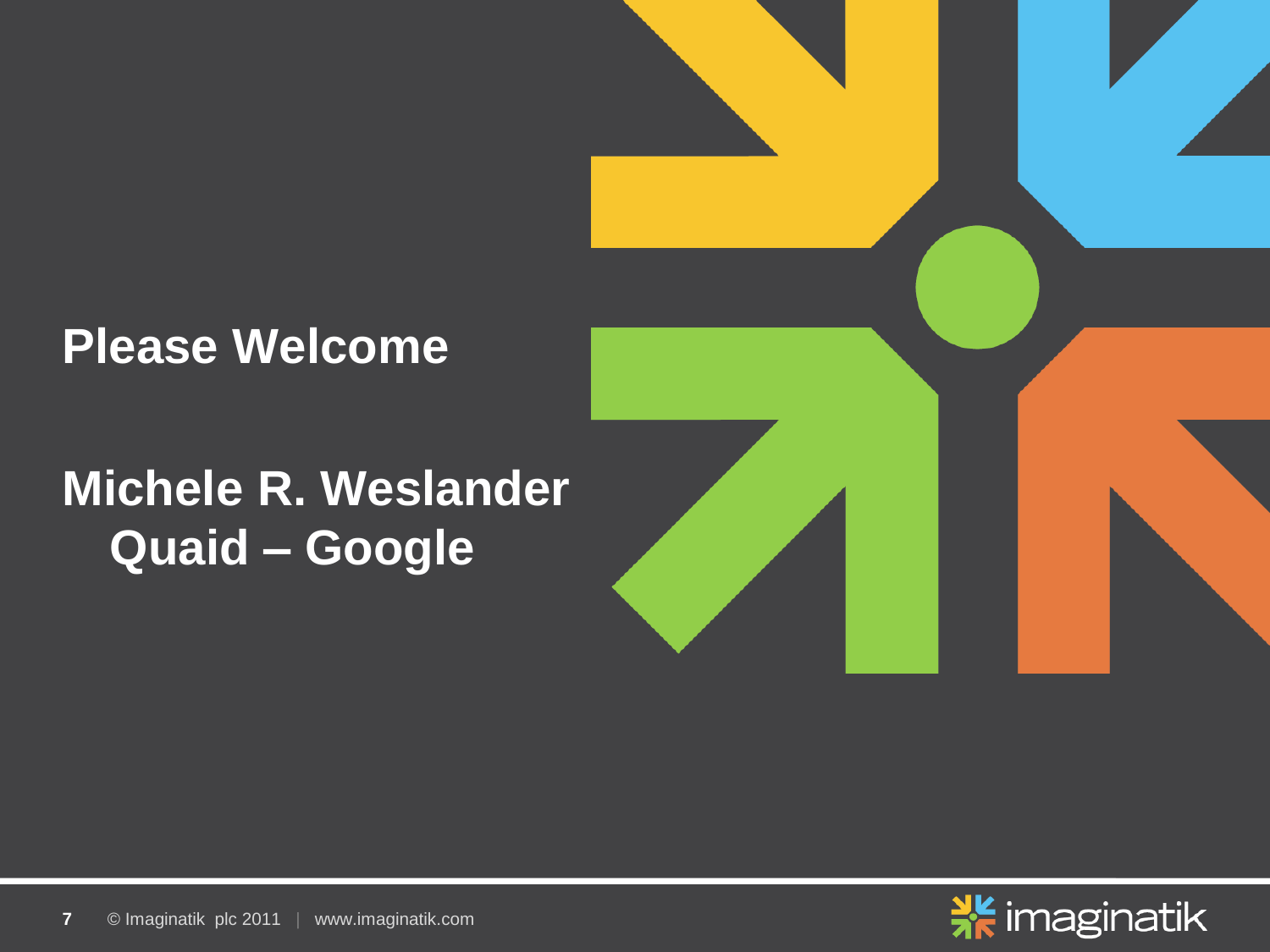## **Robert Marshall DELL**



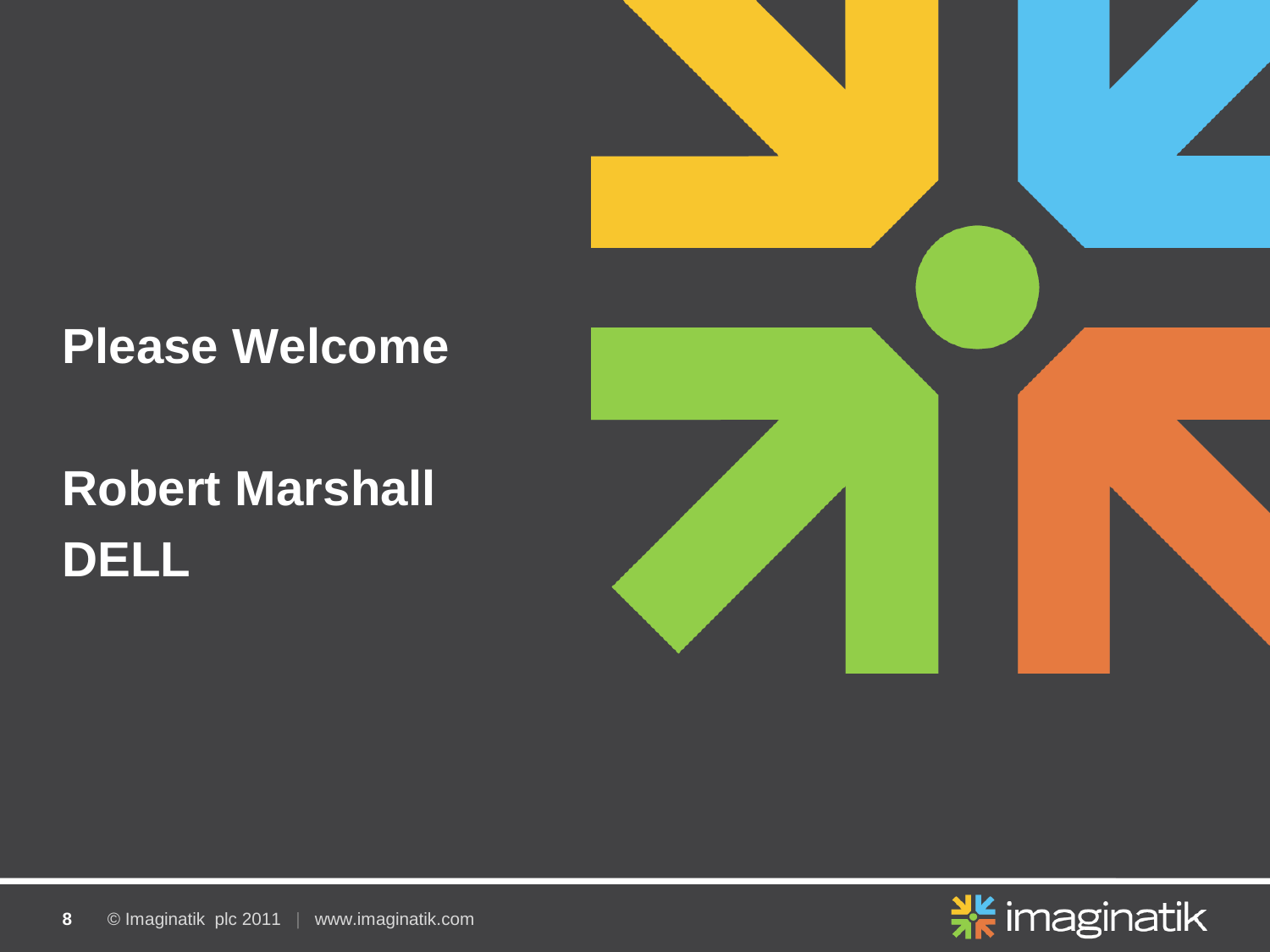**Cynthia Mar Microsoft**



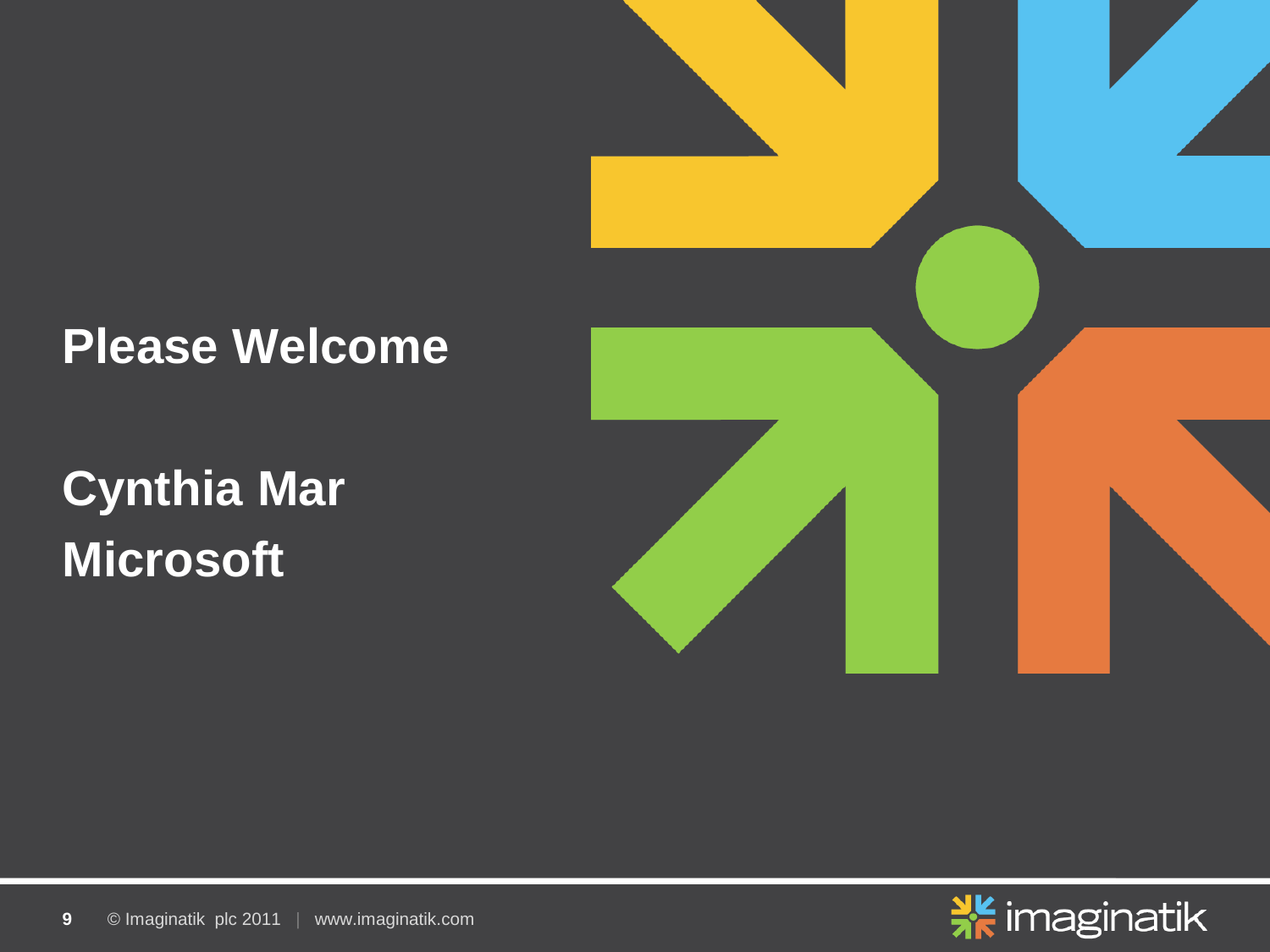## **Tim Robinson Verizon Wireless**